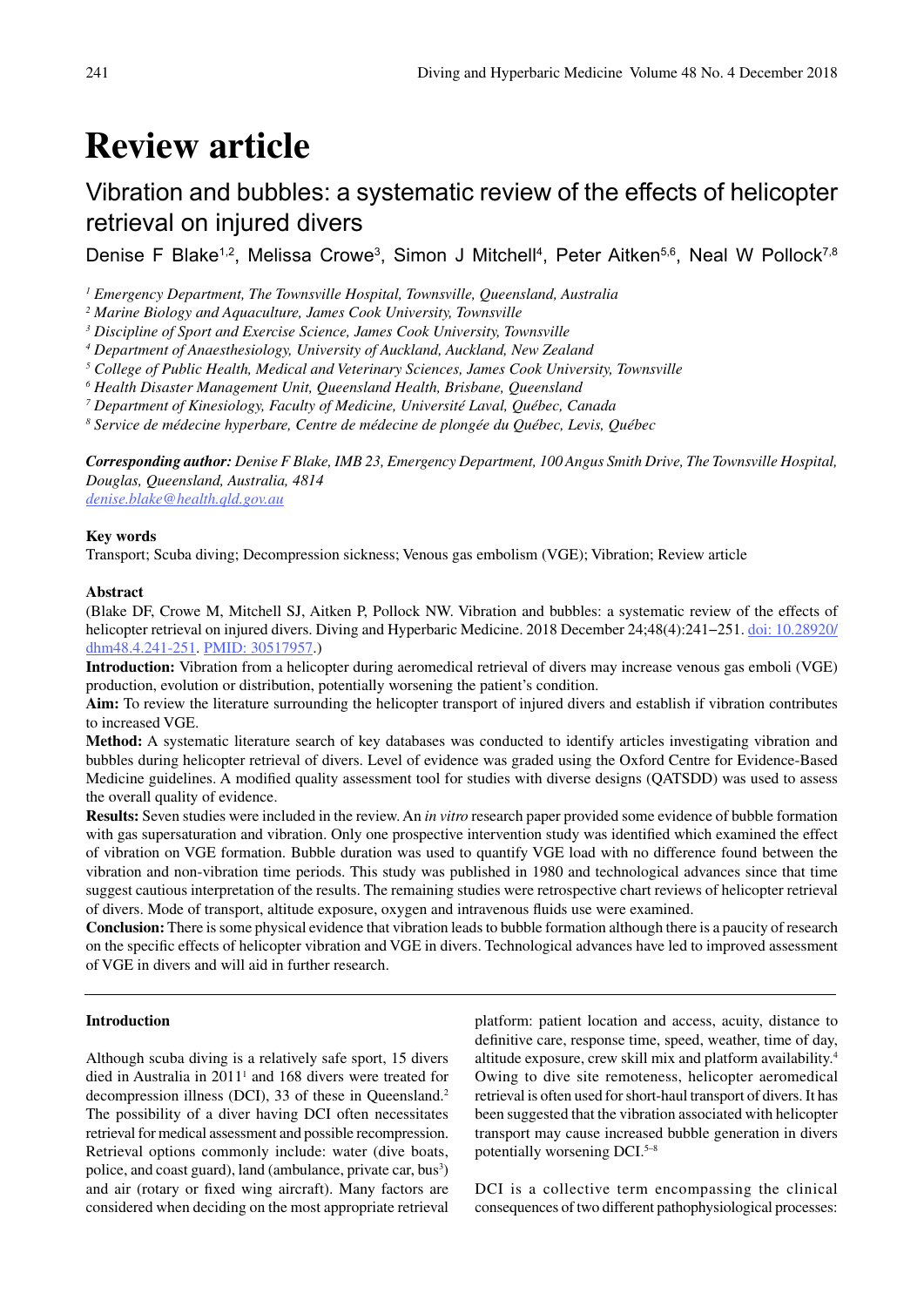introduction of bubbles to the arterial circulation by pulmonary barotrauma (referred to as arterial gas embolism (AGE)); and formation of bubbles from inert gas (referred to as decompression sickness (DCS)). Both involve bubbles as presumed primary vectors of injury. There is potential difficulty in clinical distinction between them, and the modern trend in therapy is to treat both in the same manner.<sup>9</sup> These considerations provided the motivation for referring to them collectively as DCI with the nomenclature describing the clinical picture: acute/chronic, evolution, organ system involved, and degree of severity (e.g., acute, stable, mild neurological DCI).10

AGE occurs secondarily to pulmonary barotrauma, where expanding alveolar gas enters the systemic arterial circulation.9 If these bubbles enter the cerebral circulation and cause central neurological symptoms it is called cerebral arterial gas embolism (CAGE). DCS, on the other hand, is presumably caused by the formation of bubbles in the extravascular space or within tissue capillaries primarily from dissolved inert gas. These capillary bubbles subsequently appear in the systemic veins as venous gas emboli (VGE). The *in vivo* formation of bubbles at levels of supersaturation that are vastly lower than predicted to be required for bubble formation in pure solutions suggests the existence of surfactant-stabilized gas micronuclei into which supersaturated gas diffuses to form larger bubbles.

The exact mechanism by which these bubbles cause the symptoms of DCS is not clear. Indeed, they do not always cause problems, but when in abundance are commonly held to be the inciting factors in DCS<sup>9</sup> with the probability of DCS correlated with the bubble load detected.11 Bubble formation is generally accepted as an indicator of decompression stress and DCS risk in research where the generation of clinical DCS would be an unacceptable end point.<sup>11</sup>

Post-dive risk factors for increased bubble production and DCS include elevated temperature exposure, altitude exposure and exercise. Hot showers post-diving cause vasodilation and decreased inert gas solubility potentially leading to increased bubbles and possible DCS.12 The decreased ambient pressure accompanying altitude exposure increases any tissue supersaturation which in turn will increase bubble formation. If bubbles were already present the decreased ambient pressure also promotes bubble growth.13,14 VGE have been detected in some divers during a commercial flight 24 hours after completing their last dive, even though no pre-flight VGE were detected.<sup>15</sup> Exercise post-diving may cause small bubbles to grow and promote new bubbles by physical excitation of the tissues by the process of tribonucleation.16 Tribonucleation is the process of bubble formation when solid surfaces immersed in a liquid are pulled apart.17 It has been stated that vibration can lead to tribonucleation and, especially in supersaturated tissues, lead to increased gas bubble loads.18,19 Pre-dive vibration at 35–40  $\text{Hz}^{20,21}$  and impact exercise<sup>22</sup> reduced bubble formation, presumably by dislodging pre-existing micronuclei from crevices or enhancing lymphatic elimination of gas nuclei.20 Low frequency vibration<sup>20</sup> and movement<sup>23</sup> post-dive have been reported to increase VGE presumably by a similar mechanism of dislodging micronuclei that are growing as inert gas from the surrounding supersaturated tissue diffuses into them.

Low frequency vibration of this nature can be encountered during helicopter transport. It has been hypothesized that this may increase VGE generation, evolution or distribution in a diver, potentially worsening their condition.<sup>5–8</sup> We are not aware of any evidence that could guide the clinician regarding the related risks of helicopter retrieval of scuba divers. Therefore, the purpose of this report is to systematically review the literature surrounding helicopter transport of injured divers to find any evidence that vibration contributes to increased VGE formation and worsening DCS.

# **Methods**

A systematic search of the literature was conducted to identify articles investigating vibration and bubble generation during helicopter retrieval of divers. Databases searched included MEDLINE, CINAHL, Informit, EMBASE, Scopus, Web of Science, Rubicon Foundation and Cochrane Central, with no date limits (i.e., from database inception to April 2018). Medical subject headings (MeSH) and key words used as search terms included: diving\* OR scuba OR "*self contained underwater breathing apparatus*"; bends OR "*caisson disease*" OR "*decompression sickness*"; helicopter\* OR "*air ambulance*" OR "*emergency helicopter*" OR "*helicopter ambulance*"; vibration AND "*transportation of patients*". Results of the search were exported to a reference managing database (EndNote X7). Preferred reporting items for systematic reviews and meta-analyses (PRISMA) guidelines were followed  $(Figure 1).<sup>24</sup>$  All authors participated in the development of the inclusion and exclusion criteria.

Titles and abstracts were screened and the full texts of potentially relevant articles were obtained for review. Inclusion criteria were helicopter retrieval, scuba divers, bubble production, and DCS. Owing to the limited number of articles on vibration and bubble formation, inclusion criteria were broadened to include articles that only presented data on helicopter retrieval of divers. Exclusion criteria for each stage of the review are listed in Figure 1. Exclusion in the initial screening (DFB) included articles pertaining to animals that dive, mechanical vibrations of platforms and equipment, helicopter underwater escape training, and syndromes from using equipment that vibrates such as a jack hammer. Full text review exclusions included articles with no data and only expert opinion, consensus statements, historical review of retrieval services and listing of patient presentations with no differentiation between modes of arrival.

Reference lists of identified publications were reviewed for additional relevant articles. All non-English language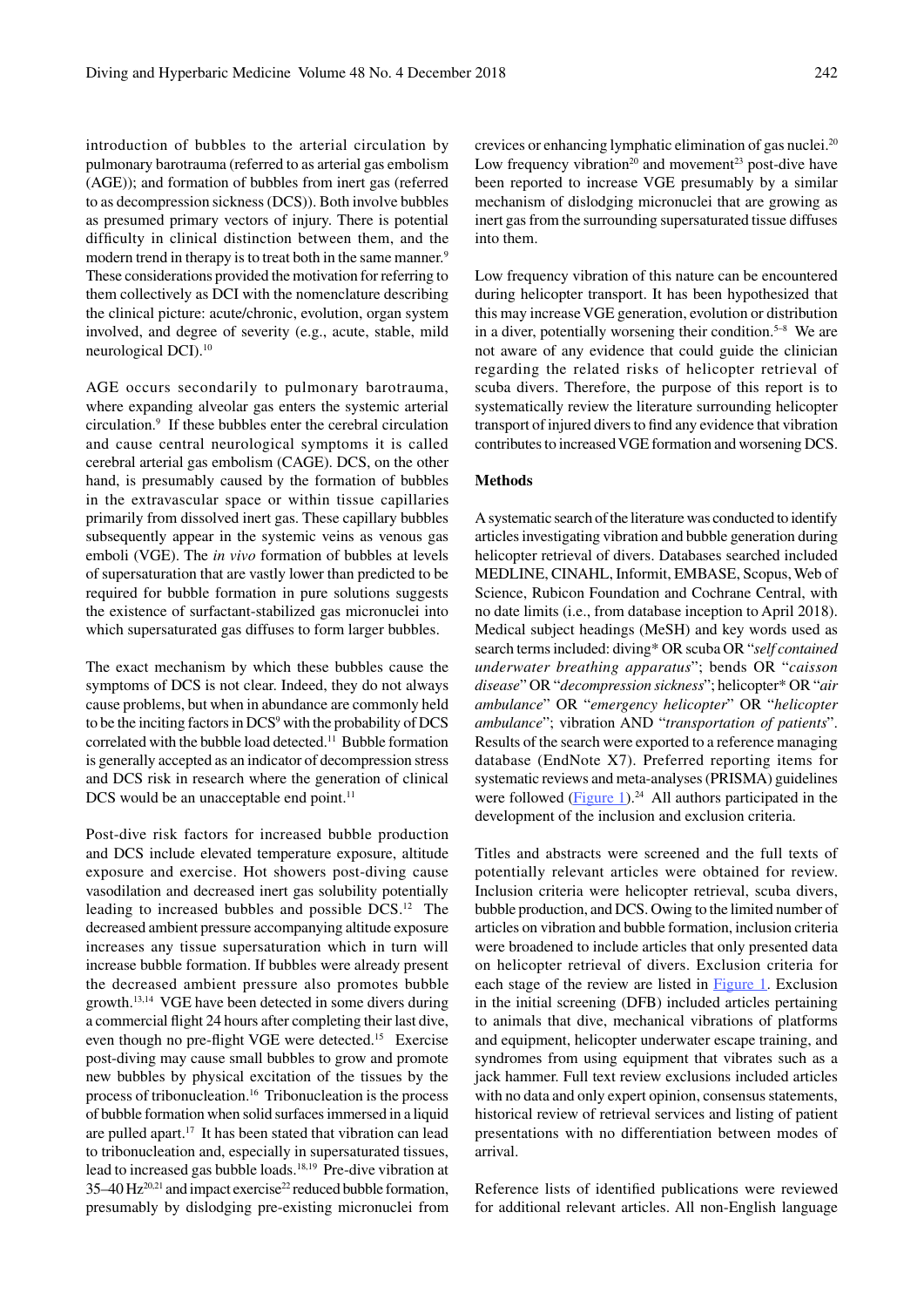

**Figure 1** PRISMA flow diagram

(Danish, French, German, Italian and Japanese) abstracts and relevant articles were translated. Two authors (DFB, MC) reviewed the literature; the content experts (SJM, PA, NWP) also being tasked to identify any further missing literature (none were found). The manuscript and tables were critically reviewed by all authors.

Included articles were evaluated and their initial level of evidence (LOE) was determined based on the reported research methodology utilized by the Oxford Centre for Evidence-Based Medicine.25 A levels-of-evidence table guided the initial grading when assessing each study's research question and methodology. The next step was to adjust the initial grade based on study quality, imprecision, indirectness, inconsistencies and effect size.26 The grading of recommendations, assessment, development and evaluation (GRADE) approach was then used to upgrade or downgrade the initial LOE as appropriate.<sup>26</sup> The overall quality of evidence was assessed using the quality assessment tool for studies with diverse designs  $(QATSDD)$ .<sup>27</sup> This tool allows for the comparison of studies with differing methodological research designs. Papers are graded on a scale of 0 to 3 for each criterion. The score is then summed and expressed as a percentage of the maximum possible score. Each individual paper is given a quality score and the percentage then allows for comparison across the differing methodologies within the same field of research.<sup>27</sup> An interpretation of the scores can then allow for classification into low  $(< 50\%)$ , medium (50–80%) or high (> 80%) quality evidence. The QATSDD tool was modified by excluding one criterion, "*evidence of*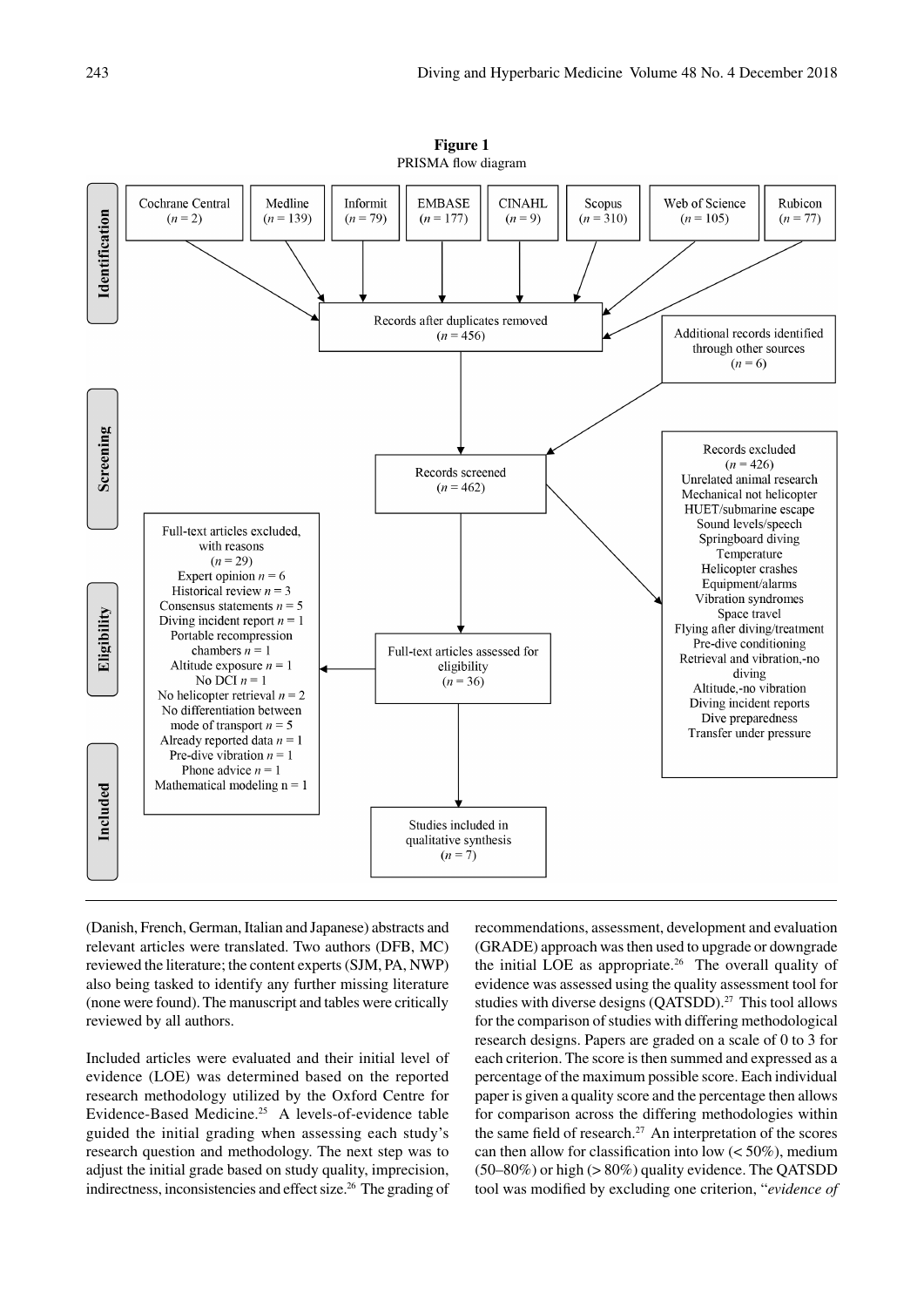Characteristics of studies included in systematic review; <sup>a</sup> LOE – level of evidence: Level 1 high (systematic review), Level 2 (randomized trial), Level 3 (cohort study), Level 4 (case-series), Level<br>5 low (Mechanism-bas Characteristics of studies included in systematic review; <sup>a</sup> LOE – level of evidence: Level 1 high (systematic review), Level 2 (randomized trial), Level 3 (cohort study), Level 4 (case-series), Level 5 low (Mechanism-based reasoning)25; b Type 2 DCS is considered more serious and includes central nervous system (CNS), inner ear and cardiorespiratory symptoms; AGE − arterial gas embolism; CAGE − cerebral arterial gas embolism; CNS − central nervous system; DCI − decompression illness; DCS − decompression sickness; Hz − hertz; HBO − hyperbaric oxygen; kPa − kilopascal;

|                                |            | IV - intravenous; SANDHOG -                                                                 |                                                                | San Diego Diving and Hyperbaric Organizations; VGE - venous gas emboli; W - watt                                                                                                                                                       |                                                                                                                                                                                                                                                                  |
|--------------------------------|------------|---------------------------------------------------------------------------------------------|----------------------------------------------------------------|----------------------------------------------------------------------------------------------------------------------------------------------------------------------------------------------------------------------------------------|------------------------------------------------------------------------------------------------------------------------------------------------------------------------------------------------------------------------------------------------------------------|
| Study                          | LOE        | Participants                                                                                | design<br>Study                                                | Methods                                                                                                                                                                                                                                | Results                                                                                                                                                                                                                                                          |
| <b>Bubbles and vibration</b>   |            |                                                                                             |                                                                |                                                                                                                                                                                                                                        |                                                                                                                                                                                                                                                                  |
| $\mbox{Kels}^{17}$             | $\sigma$   | Liquids of various<br>viscosities                                                           | in vitro                                                       | hypobaria and from steel ball rolled down a tube<br>various gases (including nitrogen) at ambient<br>pressure; bubble production observed during<br>Liquids of varying viscosity saturated with                                        | High steel ball velocity facilitated bubble formation<br>$\rightarrow$ $\atop$<br>Extreme hypobaria for bubbles to form in human<br>Hypobaria for bubble formation increased as P<br>Hypobaria for bubble formation decreased as<br>viscosity increased<br>blood |
| <b>Balldin</b> <sup>6</sup>    | $\epsilon$ | 10 healthy male scuba<br>(range18 to 38 y)<br>$28 \pm 7$ years (y)<br>divers                | Block randomized<br>6-10 rest/vibrate)<br>$(1-5$ vibrate/rest; | chamber; cycling (75 W), 2 min work/2 min rest;<br>2. 70 kPa, 120 min + vibration 15 Hz, 15 min on/<br>"some further participants" vibrated $@$ 25 Hz<br>1.250 kPa, 100 minutes (min), hyperbaric<br>Precordial Doppler<br>off, seated | No significant difference in VGE detection                                                                                                                                                                                                                       |
| Retrieval method comparison    |            |                                                                                             |                                                                |                                                                                                                                                                                                                                        |                                                                                                                                                                                                                                                                  |
| Bennett <sup>7</sup>           | 4          | 78% male, average age 29 y<br>107-109 patients with DCI<br>(clinical diagnosis)             | consecutive case<br>Retrospective<br>series                    | 131 reviewed, 16 excluded - insufficient data or<br>symptoms to treatment; 6-week follow up;<br>2-year review; retrieval method; time of<br>failure to follow $up = 115$                                                               | Helicopter for intermediate distance, difficult access,<br>worse injured, shorter time to treatment, no worse<br>outcome                                                                                                                                         |
| Bennett <sup>4</sup>           | 4          | 133 patients with DCI<br>(clinical diagnosis)<br>No sex/age data                            | consecutive case<br>Retrospective<br>series                    | to recompression, altitude stress and resolution of<br>Time frame not reported; transport platform, time<br>symptoms at discharge                                                                                                      | Helicopter shorter time to treatment, outcomes<br>similar in all modes of transport                                                                                                                                                                              |
| Helicopter retrieval of divers |            |                                                                                             |                                                                |                                                                                                                                                                                                                                        |                                                                                                                                                                                                                                                                  |
| Cristina <sup>8</sup>          | 4          | $1$ AGE, age 35 $y$<br>24 DCS type 2 <sup>b</sup><br>25 male divers<br>age $31 \pm 8$ y     | Retrospective case<br>series                                   | 7 years of helicopter retrievals by the Italian<br>military                                                                                                                                                                            | 2.8% of missions for divers. 24 DCS type 2 <sup>b</sup> , 1 AGE<br>No deterioration enroute, all flights $<$ 300 metres,<br>All treated with oxygen and IV fluids<br>transport time $53 \pm 9$ min                                                               |
| $Oode^{30}$                    | 4          | (SANDHOG criteria <sup>31</sup> )<br>28 patients with DCI<br>$\geq$<br>71% male, $45 \pm 2$ | consecutive case<br>Retrospective<br>series                    | 34 identified; 6 excluded due to cardiopulmonary<br>4 years of transportation in physician-staffed<br>arrest at scene<br>helicopters                                                                                                   | All received oxygen; all but 1 received IV fluids; all<br>0 deterioration, 20 no change, 8 improved during<br>flights $<$ 300 metres<br>flight                                                                                                                   |
| Reddick <sup>13</sup>          | 5          | average age 28 y<br>6 males;                                                                | Retrospective case<br>series                                   | Cases of DCS over 18 months in altitude chamber<br>participants                                                                                                                                                                        | helicopter and received oxygen; 3 worsened in flight,<br>5 pain and cutaneous DCS, 1 peripheral paraesthesia<br>developed into CNS DCS; all transported by<br>all improved with lower altitude                                                                   |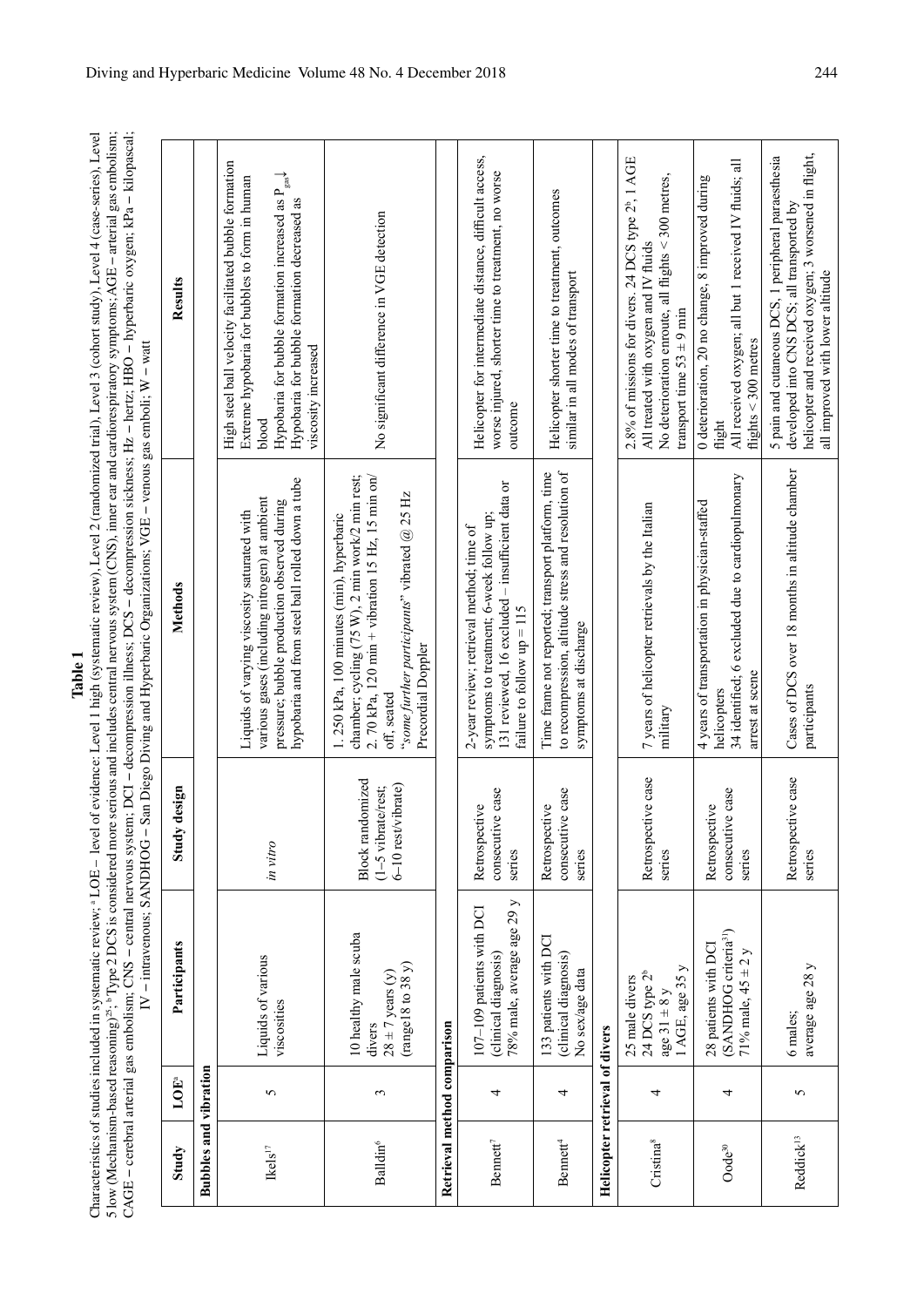| ï |  |
|---|--|
|   |  |
|   |  |
|   |  |
|   |  |
|   |  |
|   |  |
|   |  |
|   |  |
|   |  |
|   |  |
|   |  |
|   |  |
|   |  |
|   |  |
|   |  |

|                                           |                                                                                                                                                                                            | Table 1 (continued)                                                                                                                                                                                                                                                                                                                                                                                  |
|-------------------------------------------|--------------------------------------------------------------------------------------------------------------------------------------------------------------------------------------------|------------------------------------------------------------------------------------------------------------------------------------------------------------------------------------------------------------------------------------------------------------------------------------------------------------------------------------------------------------------------------------------------------|
| Study                                     | Conclusions                                                                                                                                                                                | Limitations                                                                                                                                                                                                                                                                                                                                                                                          |
|                                           | <b>Bubbles and vibration</b>                                                                                                                                                               |                                                                                                                                                                                                                                                                                                                                                                                                      |
| $\mbox{Rels}^{17}$                        | blood vessels expanding/contracting or muscle tendon<br>surfaces rub across one another such as joints, small<br>to bubble formation where<br>Tribonucleation may lead<br>insertion sites. | Blood is a complex liquid and was only used in initial decompression studies with<br>no saturation or vibration.                                                                                                                                                                                                                                                                                     |
| Balldin <sup>6</sup>                      | No effect on release of VGE with vibration frequencies<br>Differences were inter-individual.<br>Helicopter vibrations complex.<br>used.                                                    | Altitude as confounder, may obscure any increase with vibration.<br>No grading of Doppler signal, only length of time VGE heard;<br>Wet (immersed) vs dry hyperbaric exposure not outlined;<br>No blinded independent review of Doppler signals;<br>Only used 15 and 25 Hz sitting in vibrating chair;<br>Lack of allocation concealment and blinding;<br>Timing of Doppler unable to be determined; |
|                                           | Retrieval method comparison                                                                                                                                                                |                                                                                                                                                                                                                                                                                                                                                                                                      |
| Bennett <sup>7</sup>                      | injury may outweigh or<br>transport.<br>disguise risk of helicopter<br>Early transfer of severe                                                                                            | Number of HBO treatments not included, nor entry or discharge classification;<br>8 patients with DCS via helicopter, 12 CAGE;<br>Classification system not validated;<br>Scoring by chart review;<br>Inconsistent data.                                                                                                                                                                              |
| Bennett <sup>4</sup>                      | Retrieval of divers is complicated, consider physiology<br>No good outcome evidence to guide strategies<br>and retrieval system.                                                           | Most of helicopter group CAGE, so not included in detailed analysis of time to<br>No information on pre-treatment severity, pre-hospital treatment or number of<br>Grading scale developed in previous study not used.<br>treatment, altitude and recovery grade.<br>HBO treatments;<br>No follow-up.                                                                                                |
|                                           | Helicopter retrieval of divers                                                                                                                                                             |                                                                                                                                                                                                                                                                                                                                                                                                      |
| Cristina <sup>8</sup>                     | Considerations for retrieval air speed and vibrations.                                                                                                                                     | No number of HBO treatments or outcome at end of treatment;<br>No retrieval method comparison group;<br>No follow-up.                                                                                                                                                                                                                                                                                |
| $\mathbf{O} \mathbf{O} d \mathbf{e}^{27}$ | Subjective improvement via helicopter if altitude $<$ 300<br>$\overline{O}_2$ and fluids.<br>metres + administration of                                                                    | Oxygen saturation improvement clinically insignificant;<br>No analysis between groups with change in symptoms;<br>No details on patients requiring intubation $(n = 4)$ ;<br>No data on HBO treatment or follow up;<br>No retrieval method comparison group.<br>Unsure if any patients had CAGE;                                                                                                     |
| Reddick <sup>15</sup>                     | below 61 metres above ground level of the take-off<br>No worsening of symptoms if helicopter stayed<br>point. Retrieval twice as fast air vs land.                                         | No retrieval method comparison group.<br>Altitude exposure pre-DCS<br>Not divers;                                                                                                                                                                                                                                                                                                                    |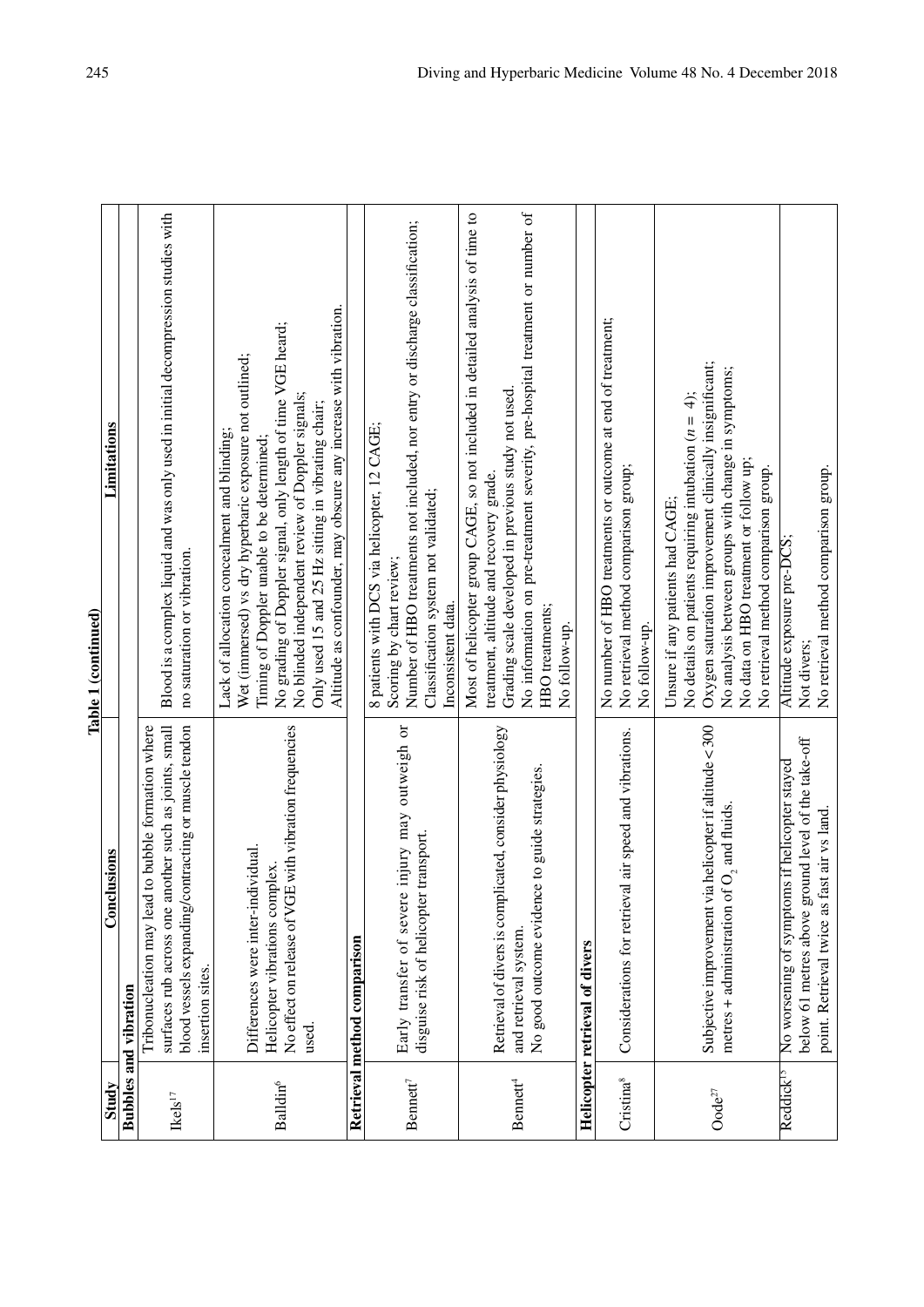*user involvement in design*", as it did not appear relevant to the included studies. Two authors (DFB and MC) replicated and agreed on the grading.

#### **Results**

The combined searches initially identified 898 records with 456 records remaining after duplicates were removed (Figure 1). After initial screening, 36 full text articles were assessed for eligibility. Limited scientific literature was available on this topic, and only seven articles met the broadened inclusion criteria. Table 1 contains a summary of the seven relevant articles. Study characteristics including participants, study design, methods, results, author conclusions and study limitations are presented. The overall quality of clinical evidence was low with only one clinical article reaching a 50% score on the modified QATSDD assessment (Table 2). An *in vitro* research paper provided some evidence of bubble formation with gas saturation and vibration. Only one prospective intervention study was identified which examined the effect of vibration on VGE formation. The remaining studies were retrospective chart reviews of helicopter retrieval of divers. The articles have been categorised into three groups for comparison: bubbles and vibration, retrieval method comparison and helicopter retrieval only.

# BUBBLES AND VIBRATION

Preliminary *in vitro* research into tribonucleation was completed on human blood suggesting that significantly decreased pressure was required for bubbles to form.<sup>17</sup> Further studies were then completed using liquids of varying viscosities saturated with different gases. The liquids were examined for bubble generation under decreasing pressure and varying velocities of a steel ball rolling down the side of a test tube which acted as a vibration stimulus. High steel ball velocity increased bubble formation. The amount of decompression required for bubble formation was inversely proportional to the gas supersaturation, i.e., as the gas supersaturation decreased the amount of pressure reduction required for bubble formation increased.

This article was assessed as a medium quality of evidence with a modified QATSDD score of 79% (Table 2) and a LOE grade 5. Even though this was *in vitro* research, the study provides important insight into the physics of bubble generation. The addition of a mechanical stimulus to the combination of gas saturation and pressure reduction increased bubble production. Only preliminary work was completed on human blood with the more extensive research conducted on liquids of varying viscosities.

Only one prospective intervention study assessing VGE generation in divers exposed to vibration was found.<sup>6</sup> Healthy, young, male scuba divers were enrolled and exposed to 250 kPa for 100 min in a hyperbaric chamber with cycling for 2 min/2 min rest. Within five min of surfacing the divers were taken to 70 kPa (hypobaric) for two hours. During the hypobaric exposure the divers were vibrated for 15-min periods at 15 hertz (Hz) in a seated chair alternated with a 15-min period of non-vibration for a total of 120 min. VGE were detected using precordial Doppler with duration of bubble signal recorded in seconds (sec). All participants were then treated with oxygen  $(O_2)$  at 220 kPa for 30 min. Results were reported as duration of bubbles in sec with no significant differences found between the vibrated and non-vibrated conditions.

This article was assessed as having a low quality of evidence with a modified QATSDD score of 26% (Table 2) and a LOE grade 3. This was a block randomized, quasi-crossover study with no allocation concealment or blinding of participants or adjudicators. Dry versus wet (immersed) hyperbaric exposure was not outlined. Participants sat in a vibration chair and were therefore not supine. Sitting would be an unusual position for a patient during helicopter retrieval and not the recommended position for optimal inert gas washout.<sup>28</sup> Helicopter vibration frequencies occur in a wide range of frequencies from 5 to 150 Hz.<sup>29</sup> Only 15 (peak 0.23 ĝz) and 25 (peak 0.64 ĝz) Hz exposures were performed. The peak accelerations used were much lower than peak helicopter accelerations quoted in the literature.<sup>29</sup> The exact timing of the Doppler scans was unclear with no grading scale used. There was no reporting of training of the Doppler technician, how the recordings were saved or whether there was independent blinded review of the recordings. Since this study, technological advances and reporting guidelines have substantially changed,<sup>23</sup> so the results require cautious interpretation. The main limitation is the use of altitude exposure to generate VGE. The altitude exposure, known to produce a great amount of bubbles, may have acted as a confounder and masked any difference in VGE generation between the vibration and non-vibration conditions.

### RETRIEVAL METHOD COMPARISON

Two retrospective case series compared outcomes of injured divers treated at a hyperbaric facility stratified by retrieval mode. Retrieval modes included fixed and rotary wing aircraft, road ambulance or self-referral. Both studies were written by the same author and based in Sydney, Australia. Most helicopter retrievals were for divers with CAGE and not DCS.

The medical records of 131 consecutive divers who presented to The Prince Henry Hospital, Sydney, Australia for treatment of DCI over a two-year period were retrospectively reviewed.7 Cases were classified by retrieval method, time of symptom onset to recompression and a six-week follow-up score designed for the study. Most of the patients were self-referrals. More than half (60%) of the helicopter retrieval group were diagnosed with CAGE, with two deaths in the CAGE group. The discharge scores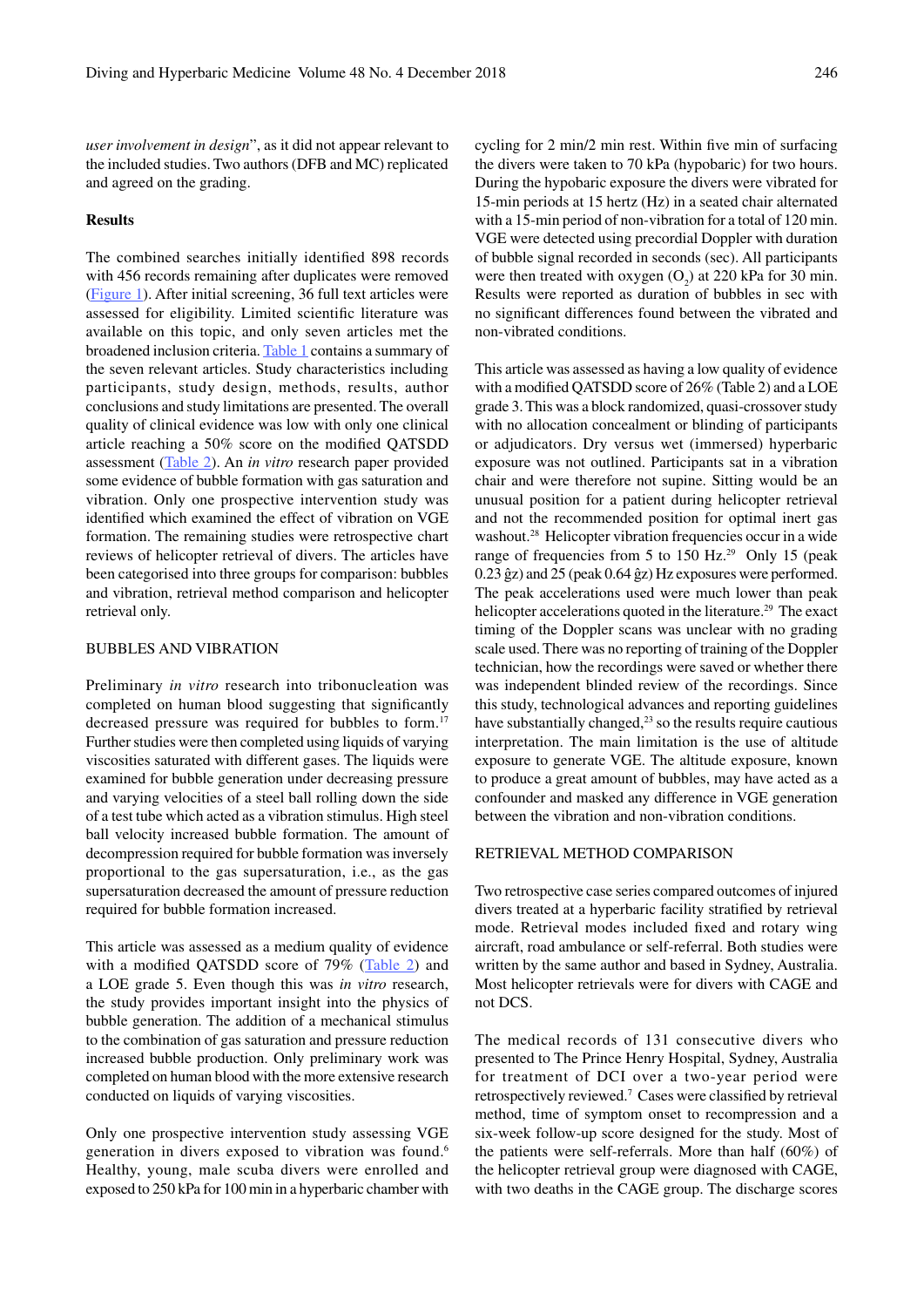# **Table 2**

Quality of clinical evidence for systematic review of vibration and bubbles in divers; \* QATSDD – quality assessment tool for studies with diverse designs; 0 = not at all; 1 = very slightly; 2 = moderately; 3 = complete; n/a − not applicable (*in vitro* study)

| QATSDD <sup>*</sup> Criteria                                                                           | <b>Study</b>                                                     |                             |                      |                      |                       |                  |                      |  |
|--------------------------------------------------------------------------------------------------------|------------------------------------------------------------------|-----------------------------|----------------------|----------------------|-----------------------|------------------|----------------------|--|
|                                                                                                        | $I$ kels $^{17}$                                                 | <b>Balldin</b> <sup>6</sup> | Bennett <sup>7</sup> | Bennett <sup>4</sup> | Cristina <sup>8</sup> | $Oode^{30}$      | $\text{Reduck}^{13}$ |  |
| <b>Explicit theoretical</b><br>framework                                                               | 3                                                                | $\mathbf{1}$                | $\overline{2}$       | $\overline{2}$       | $\mathbf{1}$          | $\mathbf{1}$     | $\mathbf{0}$         |  |
| Statement of aims/objectives<br>in main body of report                                                 | $\overline{2}$                                                   | 3                           | 3                    | $\mathbf{1}$         | $\mathfrak{2}$        | $\mathfrak{2}$   | $\overline{0}$       |  |
| Clear description of research<br>setting                                                               | $\overline{3}$                                                   | $\overline{2}$              | 3                    | $\mathbf{1}$         | 3                     | 3                | $\mathbf{1}$         |  |
| Evidence of sample size in<br>terms of analysis                                                        | $\boldsymbol{0}$                                                 | $\boldsymbol{0}$            | $\overline{0}$       | $\boldsymbol{0}$     | $\boldsymbol{0}$      | $\boldsymbol{0}$ | $\mathbf{0}$         |  |
| Representative sample of<br>target group of reasonable<br>size                                         | n/a                                                              | $\mathbf{1}$                | $\overline{2}$       | $\mathbf{1}$         | 3                     | $\mathbf{1}$     | $\mathbf{1}$         |  |
| Description of procedure for<br>data collection                                                        | 3                                                                | $\mathbf{1}$                | $\overline{2}$       | $\mathbf{1}$         | $\mathbf{1}$          | $\overline{2}$   | $\overline{0}$       |  |
| Rationale for choice of data<br>collection tool(s)                                                     | $\overline{3}$                                                   | $\overline{0}$              | $\overline{2}$       | $\mathbf{0}$         | $\Omega$              | $\boldsymbol{0}$ | $\overline{0}$       |  |
| Detailed recruitment data                                                                              | n/a                                                              | $\boldsymbol{0}$            | $\overline{2}$       | $\mathbf{1}$         | $\overline{2}$        | $\overline{2}$   | $\mathbf{1}$         |  |
| Statistical assessment of<br>reliability and validity<br>of measurement tool(s)<br>(Quantitative only) | $\overline{2}$                                                   | $\boldsymbol{0}$            | $\boldsymbol{0}$     | $\boldsymbol{0}$     | $\boldsymbol{0}$      | $\boldsymbol{0}$ | $\overline{0}$       |  |
| Fit between stated research<br>question and method of data<br>collection (Quantitative<br>only)        | 3                                                                | $\mathbf{1}$                | $\overline{2}$       | $\overline{2}$       | $\mathbf{1}$          | $\overline{2}$   | $\boldsymbol{0}$     |  |
| Fit between research<br>question and method of<br>analysis (Quantitative only)                         | 3                                                                | $\boldsymbol{0}$            | 1                    | 1                    | $\boldsymbol{0}$      | $\overline{2}$   | $\overline{0}$       |  |
| Good justification for<br>analytical method selected                                                   | 3                                                                | $\boldsymbol{0}$            | $\boldsymbol{0}$     | $\boldsymbol{0}$     | $\boldsymbol{0}$      | $\boldsymbol{0}$ | $\mathbf{0}$         |  |
| Evidence of user<br>involvement in design                                                              | Item not included in scoring as not relevant to included studies |                             |                      |                      |                       |                  |                      |  |
| <b>Strengths and limitations</b><br>critically discussed                                               | $\mathbf{1}$                                                     | $\mathbf{1}$                | $\mathbf{1}$         | $\mathbf{1}$         | $\boldsymbol{0}$      | $\mathbf{1}$     | $\mathbf{0}$         |  |
| <b>Total score</b>                                                                                     | 26/33                                                            | 10/39                       | 20/39                | 11/39                | 13/39                 | 16/39            | 3/39                 |  |
| % of maximum possible<br>score                                                                         | 79                                                               | 26                          | 51                   | 28                   | 33                    | 41               | $8\,$                |  |

for the DCS patients were similar for each retrieval mode. Patients retrieved via helicopter had a significantly shorter time to first recompression (4.9 hours (h)  $vs > 20$  h road and fixed wing).

This was a pilot study<sup>7</sup> and was assessed as medium quality of evidence with a modified QATSDD score of 51% (Table 2) and a LOE grade 4. Only a very small number of

the patients with DCS were transported by helicopter (7%). The discharge classification scoring system was designed for this study, not previously validated and completed by reviewing the medical records. The patients were followed up at six weeks. The author's conclusion was that the speed of retrieval in the helicopter group and the presumed benefit of earlier recompression may possibly mask any increased risk from rotary wing retrieval.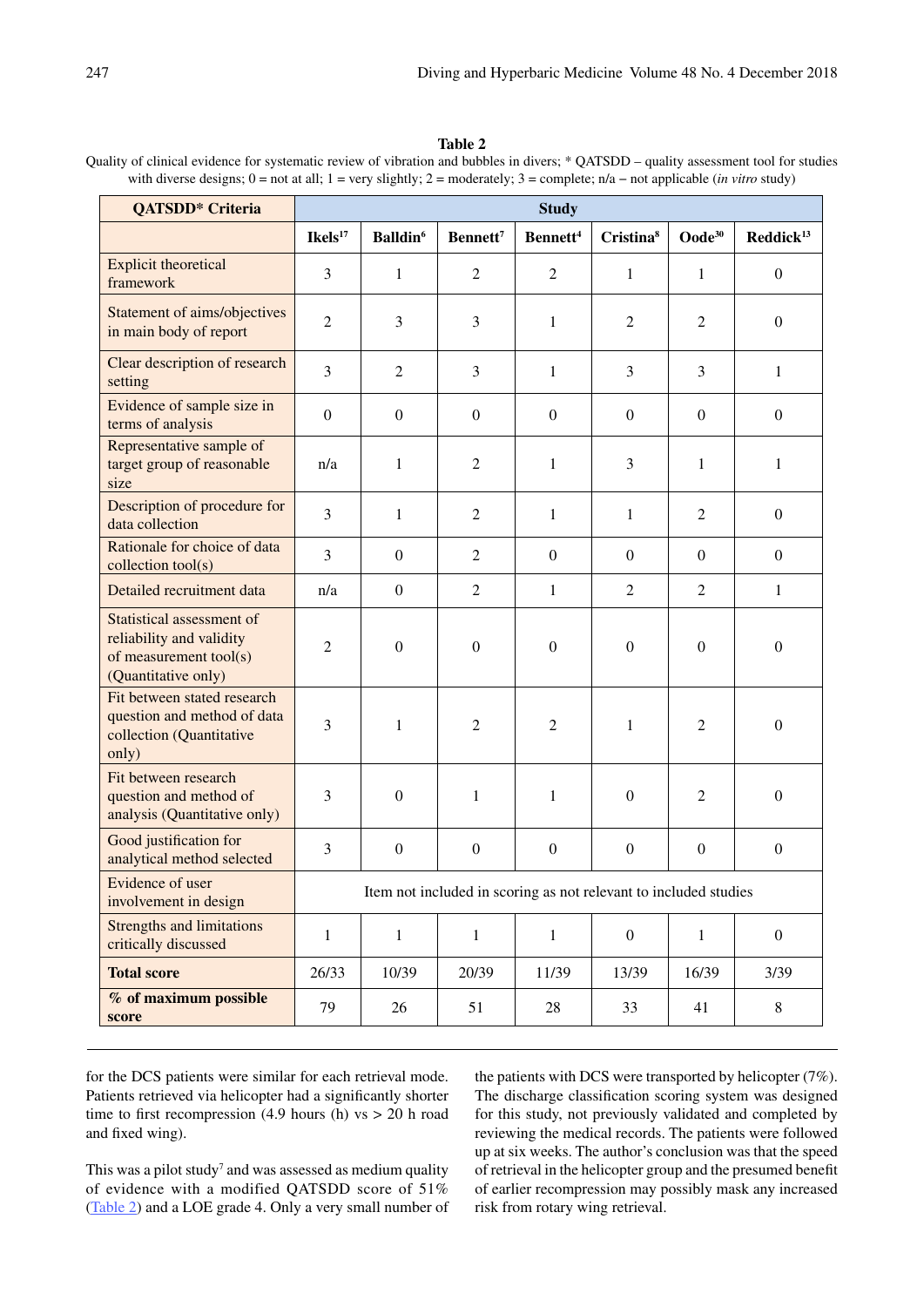A further retrospective study performed by the same author reviewed 133 cases treated in the same hyperbaric medicine unit.<sup>4</sup> Cases were analysed by transport platform, time to recompression, altitude stress and status at discharge. Helicopter retrievals (23 patients) were, again, predominantly for divers with CAGE and had markedly shorter average times to recompression (5 h vs > 20 h for road and fixed wing) and, therefore, were not included in further analysis. Altitude exposure was similar in the self-referral (200 metres, m), road (200 m) and rotary wing groups (150 m). Two cases were discussed in more detail to highlight the complexity of retrieval decisions.

This article<sup>4</sup> outlined retrieval options and considerations and was given a low quality of evidence modified QATSDD score of 28% (Table 2) and a LOE grade 4. Most patients retrieved by helicopter were diagnosed with CAGE so the author decided to omit them from the more in-depth analysis of time to recompression and symptom resolution. Even though the helicopter-retrieved patients were omitted from further analysis, their outcomes appear to be similar to the other retrieval modes. The grading scale developed in the previous study<sup>7</sup> was not used and discharge outcome was only classified as full or incomplete resolution with no follow up performed. Within the other retrieval modes there was no information on number of DCS versus CAGE cases in the cohort.

#### HELICOPTER RETRIEVAL OF DIVERS

This third group of articles were all retrospective chart reviews of DCI cases transported by helicopter. Their focus was on change in clinical condition during helicopter flight. The cases in one article were altitude chamber participants not scuba divers. This article was still included in the review as it was frequently referenced in other articles. All three articles were graded as low quality of evidence  $(Table 2)$ .

Charts were retrospectively reviewed for a seven-year period of helicopter retrieval flights by the Italian Military search and rescue organization.<sup>8</sup> The authors extracted cases associated with diving injuries. Twenty-five cases were identified (2.8% of total missions) as involving divers, comprising 24 DCS and 1 CAGE. All divers were treated with  $100\%$  O<sub>2</sub> and intravenous (IV) fluids en route. All flights were at altitudes of less than 300 m. Transport time was  $53 \pm 9$  min (measure of variance not reported). There was no deterioration reported during any of the flights.

This article<sup>8</sup> was of a low quality of evidence based on the modified QATSDD score of 33% (Table 2) and a LOE score of 4. The retrieval service provided exceptional service with rapid transit times, low altitude flights,  $O_2$  and IV fluids for all patients. There were no data presented on pre-flight  $O<sub>2</sub>$ or time from symptom onset to retrieval. No information was presented on injury severity or hyperbaric treatment. There was no comparison with other retrieval methods and no follow up.

The charts of 28 consecutive DCI patients retrieved via helicopter over a four-year period from Izu Peninsula, Japan were retrospectively reviewed.<sup>30</sup> Six divers who had cardiopulmonary arrest at the scene were excluded. Diagnosis of DCI was made using the San Diego diving and hyperbaric organizations (SANDHOG) criteria.<sup>31</sup> Patient demographics and dive characteristics were collected. Patients were classified by type of DCS: central nervous system (CNS), 'chokes', 'chokes'/'bends' and 'chokes'/ CNS. All patients received  $O_2$  with delivery device and flow reported. All participants were transported in the supine position and all but one subject received IV fluids. All flights were below an altitude of 300 metres above sea level. Changes in vital signs, Glasgow coma scale (GCS) and change of subjective symptoms before and after the flights were compared. A statistically significant improvement in  $\mathrm{O}_2$  saturation pre- and post-flight was found. Four patients required intubation but the timing of this intervention is unclear. No patient deteriorated en route, 20 did not change status and eight improved. Time from request for transfer and arrival at the medical facility was recorded.

This article examined the outcomes of patients diagnosed with DCI in a physician-staffed helicopter retrieval service.<sup>30</sup> The quality of evidence was low based on the modified QATSDD score of  $41\%$  (Table 2) and a LOE grade 4. Inconsistent use of the terms DCS and DCI make it difficult to determine if patients who surfaced suddenly were CAGE or CNS DCS. Duration of  $O_2$  therapy was stated to be similar in all patients with reference to a table that does not contain that data. The significant improvement stated for  $O<sub>2</sub>$  saturation was clinically insignificant. There is no detail about the timing or indication for intubation in four patients. No follow up data on hospital treatment or outcome were reported. There was no comparison with other methods of retrieval. No analysis of the differences between the patients in relation to change in subjective symptoms was performed.

Six cases of altitude chamber participants with DCS occurring over an 18-month period were retrospectively reviewed.13 A synopsis of each case was presented. All patients were retrieved by helicopter and received  $100\%$  O<sub>2</sub> from diagnosis to delivery to the hyperbaric facility. Three of the patients had worsening of their symptoms during flight which all resolved on flying at lower altitudes. The article was given a very low level of evidence score based on the modified QATSDD score of 8% (Table 2) and a LOE grade 4. The author stated that aeromedical retrieval was twice as fast as ground transportation however no actual retrieval times by other modes were compared.

#### **Discussion**

It has been suggested that the vibration generated during helicopter retrieval of injured divers may lead to worsening of DCS due to an increase in inert gas bubbles.<sup>5-8,18</sup> Knowledge in this area is necessary to assist the clinician in deciding the possible risk of retrieving an ill or injured diver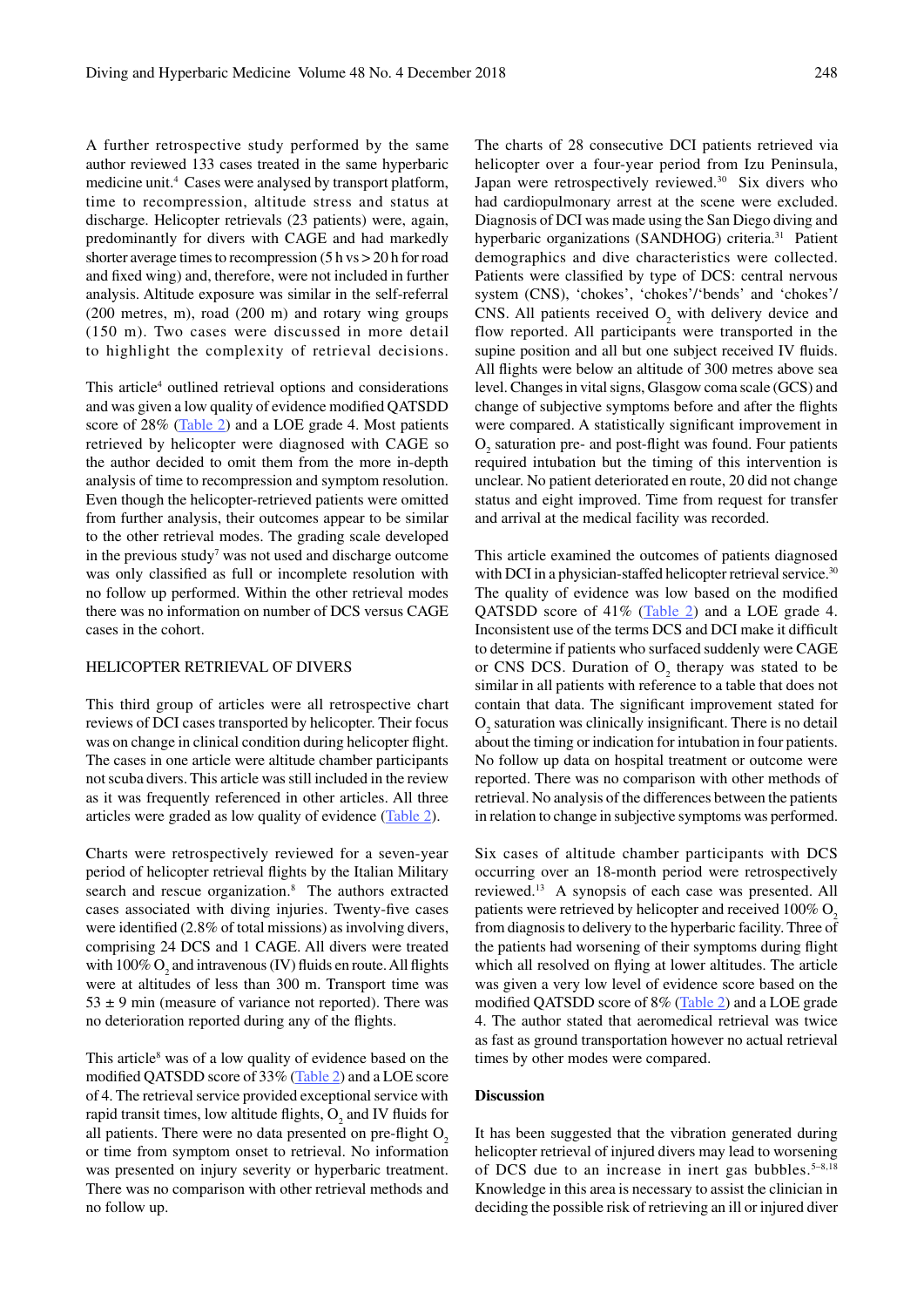by a rotary wing platform. This systematic review confirms that there is no published research to help guide the retrieval decision-making process.

Physical evidence shows that vibration leads to bubble formation although there is limited published research on the specific effects of helicopter vibration and VGE in divers. Early *in vitro* research demonstrated that movement of an object in a nitrogen-saturated liquid could lead to bubble production.17 The addition of a mechanical stimulus increased bubble formation more than increased gas saturation and pressure reduction alone. It is plausible that this process of tribonucleation could lead to VGE production in divers exposed to vibration.

An early study exposing healthy divers to vibration found no increase in VGE.6 However we now understand that helicopter vibrations are much more complex than those simulated in this study with a wider range of frequencies and amplitudes.29 The range of vibration frequency generated by a helicopter is 5 to 150 Hz, $^{29}$  while the two frequencies (15 and 25 Hz) used in this study were too close together to be classified as separate measurements. The peak accelerations used were significantly less than those experienced in a helicopter. The frequencies and amplitudes used in this study do not reflect actual measured helicopter vibrations and may not have been a strong enough stimulus for VGE generation.29

Divers are exposed to both altitude and vibration during helicopter retrieval. One of the included articles found that exposure to altitude during the helicopter retrieval of patients with DCS led to worsening symptoms.<sup>13</sup> Improvement in symptoms was seen in divers treated with  $O_2$ , IV fluids and restricting the flying altitude to below 300 metres.8,30 Positioning divers in areas with less vibration during aeromedical retrieval has been suggested with an acknowledgement of little evidence on which to base this recommendation.18 The previous South Pacific Underwater Medicine Society (SPUMS) policy for initial management of injured or ill divers recommended  $O_2$  administration, IV fluids and to fly as low as possible with 300 metres considered the maximum.32 However, the most recent consensus guidelines for the pre-hospital management of decompression illness suggests that flying at less than 150 metres above pick-up location is preferred, though no reference for this recommendation is given.<sup>33</sup>

Both AGE and DCS are caused by bubble generation although their mechanisms are significantly different and this limits the generalization of the CAGE outcomes to divers with DCS. The two retrospective articles comparing retrieval methods stated that most of the injured divers retrieved by helicopter were diagnosed with CAGE.<sup>4,7</sup> Another article used confusing nomenclature making it difficult to determine if the included patients had CAGE or DCS.<sup>30</sup> Patients with CAGE tend to be sicker and with symptom onset earlier than patients with DCS. Request for helicopter transport in these divers may be due to clinical urgency. Speed of retrieval may mask any increased risk from the rotary wing retrieval.7 CAGE can occur in circumstances of lower inert gas load than serious DCS, meaning that patients may be at less risk of vibration-induced bubble formation if transported by helicopter.

# FUTURE RESEARCH

Though the evidence is limited, these articles provide a framework for further research into this area. Technological advances have occurred allowing for better assessment of bubbles in divers.<sup>23</sup> Helicopter vibrations are complex,<sup>29</sup> but measurements of helicopter vibrations during a flight have been acquired.<sup>29</sup> This will lead to the ability to replicate and expose a diver to the position and vibrations encountered during actual aeromedical retrieval. Administration of  $O<sub>2</sub>$ pre-vibration should be considered.<sup>8,30,34</sup> Altitude exposure should be eliminated so that the effect of vibration on bubble production can be isolated. Research into this area can lead to a better understanding of the effects of vibrations on divers and provide evidence to guide clinical decisions surrounding the risk/benefit of helicopter retrieval of injured divers.

# LIMITATIONS

There is very little specific literature on bubble generation induced by vibration, and none during helicopter retrieval of divers. Studies identified were of diverse designs so the modified QATSDD tool was used to better compare the levels of evidence. The quality of evidence was low with most articles being retrospective reviews. Older investigative techniques were poorly described and therefore it was difficult to interpret the results.<sup>6</sup> Articles were of varying languages but translation allowed for their inclusion. There may be an element of selection bias as only articles found were reviewed. However, the Rubicon Foundation research repository was searched and provided access to some military research documents and many conference proceedings.

VGE are relatively easy to detect using ultrasonic methods by trained technicians and are often used as an outcome measurement in diving research.<sup>35</sup> Even though VGE may be responsible for some symptoms of DCS, they commonly occur after dives without DCS.36 Nevertheless, higher VGE grades correlate with an increased risk of DCS.37 Ultrasound techniques are only able to assess intravascular bubbles and therefore provide an incomplete picture of conditions in the whole body. Studies using VGE as a surrogate marker for DCS risk need to use paired comparisons and be well powered.35

# **Conclusions**

There is some physical evidence that vibration leads to bubble formation although there is a paucity of research on the specific effects of helicopter vibration and VGE in divers.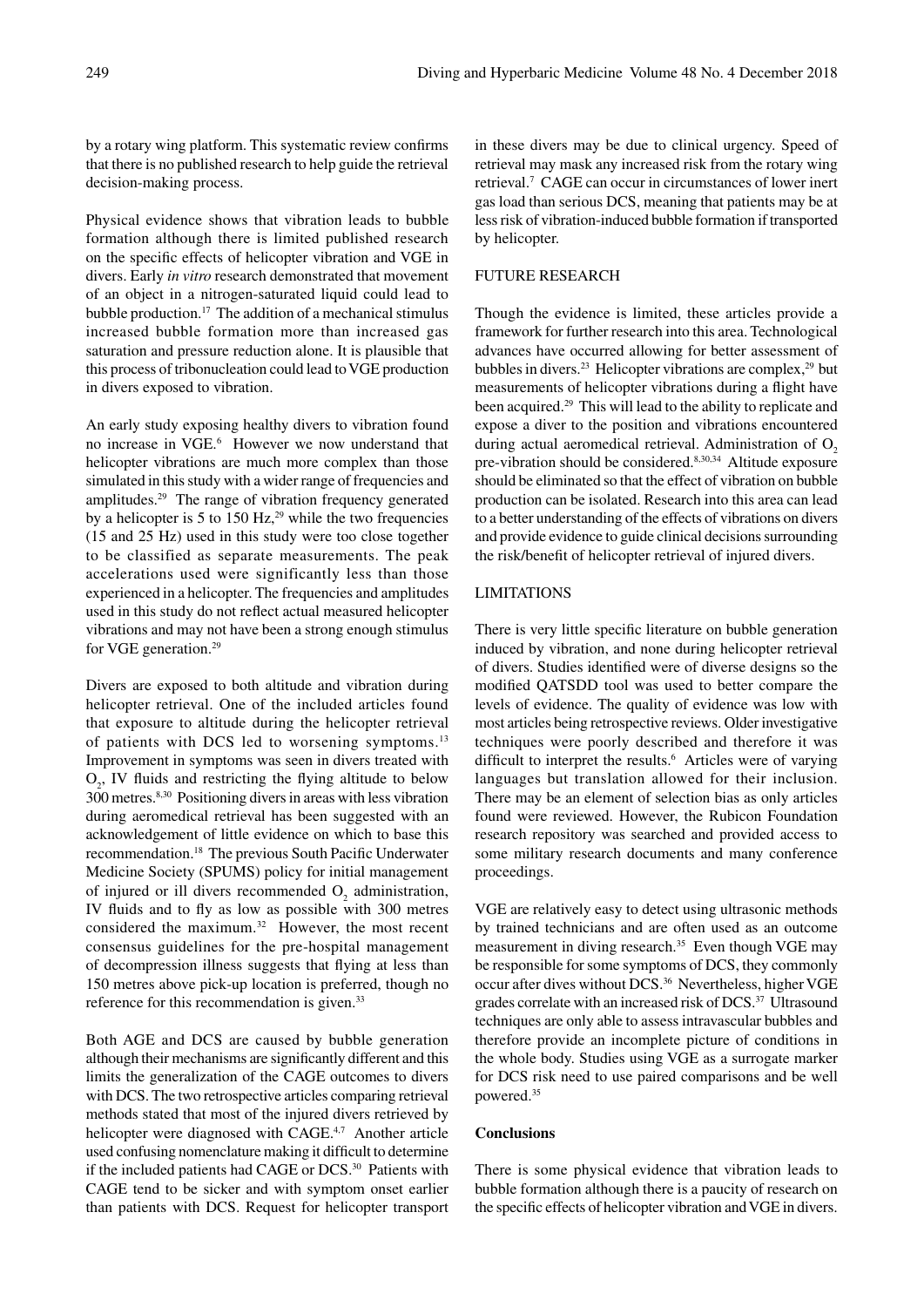Technological advances have led to improved assessment of bubbles in divers and will aid in further research.

#### **References**

- 1 Lippmann J, Lawrence CL, Fock A, Jamieson S, Harris R. Provisional report on diving-related fatalities in Australian waters in 2011. Diving Hyperb Med. 2016;46:207–40. PMID: 27966202.
- 2 Hyperbaric Technicians and Nurses Association. Australian and New Zealand hyperbaric treatment data, 1 July 2011 – 30 June 2012. Proceedings of the 20th Annual Scientific Meeting on Diving and Hyperbaric Medicine; 2012 August 23–25; Christchurch, New Zealand.
- 3 Griffiths D, Webb R. Ground transportation of diving injuries in Townsville. In: Mitchell SJ, Doolette DJ, Wachholz CJ, Vann RD, editors. Management of mild or marginal decompression illness in remote locations workshop proceedings. Durham, NC: Divers Alert Network, 2005. p 100–10. [cited 2018 November 17]. Available from: https:// www.diversalertnetwork.org/files/RemoteWrkshpFinal05.pdf.
- 4 Bennett M. Evacuation methods in diving injuries. SPUMS Journal. 1998;28:10–4.
- 5 Acott C. Transportation of patients suffering from decompression sickness. SPUMS Journal. 1984;14:34–6.
- 6 Balldin UI, Sporrong A. Vibration and decompression gas bubbles. Adv Physiol Sci. 1980;23(Suppl 6):S147-8. PMID: 7243924.
- 7 Bennett M. The retrieval of diving injuries in New South Wales: a retrospective review of two years practice. SPUMS Journal. 1995;25:142–7.
- 8 Cristina G, Zarba Meli E, Di Padova M, Giacovazzo F, Aglietti A, Scorretti M. [Indications for the use of air transport in cases of dysbarism]. Gazz Med Ital Arch Sci Med. 1996;155:63–9. Italian.
- 9 Vann RD, Butler FK, Mitchell SJ, Moon RE. Decompression illness. Lancet. 2011;377(9760):153-64. doi: 10.1016/S0140- 6736(10)61085-9. PMID: 21215883.
- 10 Francis TJR. The classification of dysbarism. In: Francis TJR, Smith DJ, editors. Describing decompression illness: Proceedings of the 42nd workshop of the Undersea and Hyperbaric Medical Society. Bethesda, MD: Undersea and Hyperbaric Medical Society. 1991. Annex A. Available from: http://archive. rubicon-foundation.org/4499. [cited 2018 November 17].
- 11 Pollock NW. Use of ultrasound in decompression research. Diving Hyperb Med. 2007;37:68–72.
- 12 Mekjavić IB, Kakitsuba N. Effect of peripheral temperature on the formation of venous gas bubbles. Undersea Biomed Res. 1989;16(5):391–401. PMID: 2800052.
- 13 Reddick EJ. Movement by helicopter of patients with decompression sickness. Aviat Space Environ Med. 1978;49:1229-30. PMID: 708353
- 14 Lambertsen CJ. The pressure continuum: need for rational correlation and differentiation of the flying and diving environments. In: Sheffield PJ, editor. Flying after diving. Proceedings of the 39th Undersea and Hyperbaric Medical Society Workshop; 1989 February 24. Bethesda, MD: Undersea and Hyperbaric Medical Society Inc; 1989. p. 1–9. Available from: http://archive.rubicon-foundation.org/4256. [cited 2018 November 17].
- 15 Cialoni D, Pieri M, Balestra C, Marroni A. Flying after diving: should recommendations be reviewed? In-flight

echocardiographic study in bubble-prone and bubble-resistant divers. Diving Hyperb Med. 2015;45:10–5. PMID: 25964033.

- 16 Pollock NW, Buteau D. Updates in decompression illness. Emerg Med Clin North Am. 2017;35:301–19. doi: 10.1016/j. emc.2016.12.002. PMID: 28411929.
- 17 Ikels K. Production of gas bubbles in fluids by tribonucleation. J Appl Physiol. 1970;28(4):524–7. Available from: http:// tecvault.t101.ro/tribonucleation.pdf. [cited August 2018].
- 18 Stephenson JC. Pathophysiology, treatment and aeromedical retrieval of SCUBA related DCI. J Mil Veterans Health. 2009;17(3):10–9.
- 19 Evans C, Creaton A, Kennedy M, editors. Retrieval medicine: diving and barotrauma. Oxford, UK: Oxford University Press; 2016. p. 430–2.
- 20 Germonpré P, Pontier JM, Gempp E, Blatteau JE, Deneweth S, Lafère P, Marroni A, Balestra C. Pre-dive vibration effect on bubble formation after a 30-m dive requiring a decompression stop. Aviat Space Environ Med. 2009;80:1044–8. PMID: 20027852.
- 21 Balestra C, Theunissen S, Papadopoulu V, Le Mener C, Germonpré P, Guerrero F, Lafère P. Pre-dive whole-body vibration better reduces decompression-induced vascular gas emboli than oxygenation or a combination of both. Front Physiol. 2016;7:586. doi: 10.3389/fphys.2016.00586. PMID: 27965591. PMCID: PMC5127795.
- 22 Jurd KM, Thacker JC, Seddon FM, Gennser M, Loveman GA. The effect of pre-dive exercise timing, intensity and mode on post-decompression venous gas emboli. Diving Hyperb Med. 2011;41:183–8. PMID: 22183694.
- 23 Møllerløkken A, Blogg SL, Doolette DJ, Nishi RY, Pollock NW. Consensus guidelines for the use of ultrasound for diving research. Diving Hyperb Med. 2016;46:26-32. PMID: 27044459.
- 24 Moher D, Liberati A, Tetzlaff J, Altman DG. PRISMA Group. Preferred reporting items for systematic reviews and metaanalysis: the PRISMA statement. Int J Surg. 2010;8:336–41. doi: 10.1016/j.ijsu.2010.02.007. PMID: 20171303.
- 25 Howick J, Chalmers I, Glasziou P, Greenhalgh T, Heneghan C, Liberati A, et al. The Oxford 2011 levels of evidence. Oxford Centre for Evidence-Based Medicine. [cited October 2017]. Available from: http://www.cebm.net/index.aspx?o=5653.
- 26 Guyatt GH, Oxman AD, Vist GE, Kunz R, Falck-Ytter Y, Alonso-Coello P, Schünemann HJ. GRADE: an emerging consensus on rating quality of evidence and strength of recommendations. BMJ. 2008;336:924–6. doi: 10.1136/bmj.39489.470347. AD. PMID: 18436948. PMCID: PMC2335261.
- 27 Sirriyeh R, Lawton R, Gardner P, Armitage G. Reviewing studies with diverse designs: the development and evaluation of a new tool*.* J Eval Clin Pract. 2012;18:746–52. doi: 10.1111/j.1365-2753.2011.01662.x. PMID: 21410846.
- 28 Balldin U. Effects of ambient temperature and body position on tissue nitrogen elimination in man. Aerosp Med. 1973;44:365–70. PMID: 4694843.
- 29 Grabau P. The simulation of vibrations experienced by patients during helicopter winching and retrieval. PhD [dissertation]. Townsville: James Cook University; 2016. [cited 2018 August 01]. Available from: http://www.researchonline.jcu.edu. au/44642/1/44642-grabau-2016-thesis.pdf.
- 30 Oode Y, Yanagawa Y, Omori K, Osaka H, Ishikawa K, Tanaka H. Analysis of patients with decompression illness transported via physician-staffed emergency helicopters. J Emerg Trauma Shock. 2015;8:26-9. doi: 10.4103/0974-2700.145396. PMID: 25709249. PMCID: PMC4335152.